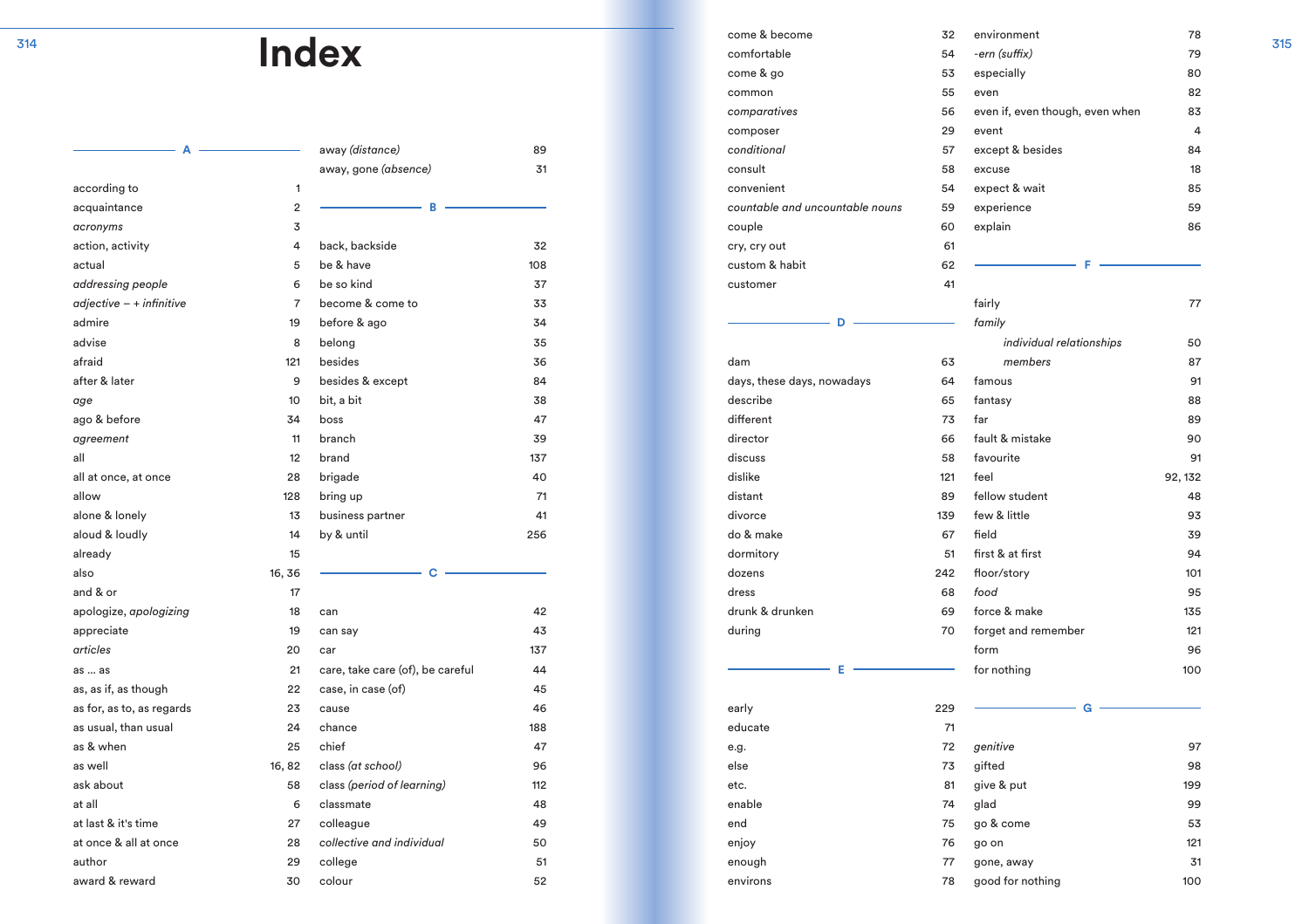|     | gossip                        | 59      | it's time & at last     | 27      |
|-----|-------------------------------|---------|-------------------------|---------|
| 316 | grade (at school)             | 96      |                         |         |
|     | ground & ground floor         | 101     |                         |         |
|     | н                             |         | job                     | 40      |
|     |                               |         | journey                 | 265     |
|     | had better & would rather     | 102     | just                    | 123     |
|     | hall                          | 51      |                         |         |
|     | habit & custom                | 62      | κ                       |         |
|     | half                          | 103     |                         |         |
|     | handy                         | 104     | kind of                 | 230     |
|     | happy, lucky, luck            | 105     | knowledge               | 59      |
|     | happy ending                  | 106     | known & well-known      | 124     |
|     | hard & hardly                 | 107     |                         |         |
|     | have & be                     | 108     |                         |         |
|     | have to                       | 109     |                         |         |
|     | have to & must                | 146     | lake                    | 63      |
|     | head(master/mistress)         | 66      | last & take             | 125     |
|     | hear                          | 121     | later & after           | 9       |
|     | hello                         | 110     | lazy                    | 126     |
|     | hobbies                       | 111     | learn                   | 127     |
|     | hour (period of learning)     | 112     | leave                   | 128     |
|     | house, home                   | 113     | let                     | 128     |
|     | how about & what about        | 267     | level                   | 129     |
|     | how & what  in English        | 114     | like                    | 22, 121 |
|     | how & what  like              | 115     | like  better & prefer   | 131     |
|     | how long                      | 116     | little & few            | 93      |
|     | how to do & way to do         | 266     | lonely & alone          | 13      |
|     | humanity                      | 136     | look                    | 132     |
|     | the humanities                | 215     | look, have a look & see | 133     |
|     |                               |         | look after              | 44      |
|     |                               |         | look forward            | 134     |
|     |                               |         | lots of, a lot of       | 144     |
|     | -ic and -ical (suffixes)      | 117     | loudly & aloud          | 14      |
|     | idea                          | 88, 119 | lucky, luck             | 105     |
|     | if, whether & reported speech | 118     |                         |         |
|     | if & when                     | 268     | М                       |         |
|     | imagination                   | 88      |                         |         |
|     | imagine                       | 119     | make (of product)       | 137     |
|     | in                            | 70      | make & do               | 67      |
|     | in addition                   | 36      | make & force            | 135     |
|     | include                       | 35      | man                     | 136     |
|     | individual                    | 120     | many                    | 144     |
|     | -ing form versus infinitive   | 121     | mark                    | 137     |
|     | it                            | 122     | marry                   | 138     |

265 123

230

 $124$ 

> 132  $133$

 $144$ 

 $105$ 

136 144

| mean                              | 139 | order, in order        | 170    |     |
|-----------------------------------|-----|------------------------|--------|-----|
| mistake & fault                   | 90  | ordinary               | 55     | 317 |
| moment                            | 140 | or so & and so on      | 171    |     |
| money                             | 141 | other & different      | 172    |     |
| monument                          | 142 | own                    | 173    |     |
| most & most of                    | 143 |                        |        |     |
| much                              | 144 | P                      |        |     |
| much & much more                  | 145 |                        |        |     |
| must & have to                    | 146 | paint                  | 52     |     |
| must say & should say             | 147 | painter                | 29, 52 |     |
| mutual                            | 148 | participles            |        |     |
|                                   |     | present and past       | 174    |     |
| N                                 |     | used as adjectives     | 175    |     |
|                                   |     | pass an exam           | 176    |     |
| names                             |     | past                   | 177    |     |
| of famous people                  | 149 | pay                    | 178    |     |
| of public places and universities | 150 | pay, pay for           | 179    |     |
| nature                            | 151 | people                 | 136    |     |
| near, nearby                      | 152 | per cent               | 180    |     |
| negatives                         | 153 | piece                  | 181    |     |
| neighbourhood                     | 202 | place                  | 182    |     |
| next, the next                    | 154 | play                   | 183    |     |
| no more                           | 155 | please                 | 184    |     |
| nor                               | 156 | plenty of              | 144    |     |
| not to                            | 157 | police                 | 185    |     |
| nouns - countable and uncountable | 59  | policy & politics      | 186    |     |
| nowadays                          | 64  | popular                | 91     |     |
| numbers                           | 159 | portion                | 180    |     |
|                                   |     | possessive pronouns    | 187    |     |
| Ο                                 |     | possibility            | 188    |     |
|                                   |     | practical, practically | 189    |     |
| observe                           | 121 | praise                 | 19     |     |
| of                                | 159 | prefer                 | 190    |     |
| offer                             | 160 | prefer & like  better  | 131    |     |
| office                            | 161 | prepositions           |        |     |
| officer                           | 162 | misused                | 192    |     |
| once                              | 163 | not used               | 193    |     |
| one (not two or more)             | 164 | optional               | 194    |     |
| one (person)                      | 166 | with certain words     | 191    |     |
| one/-body                         | 165 | present perfect        | 195    |     |
| only                              | 167 | priceless              | 273    |     |
| opportunity                       | 188 | principal              | 66     |     |
| or                                | 168 | programme              | 196    |     |
| or & and                          | 17  | promise                | 197    |     |
| or rather                         | 169 | psychic                | 198    |     |
|                                   |     |                        |        |     |